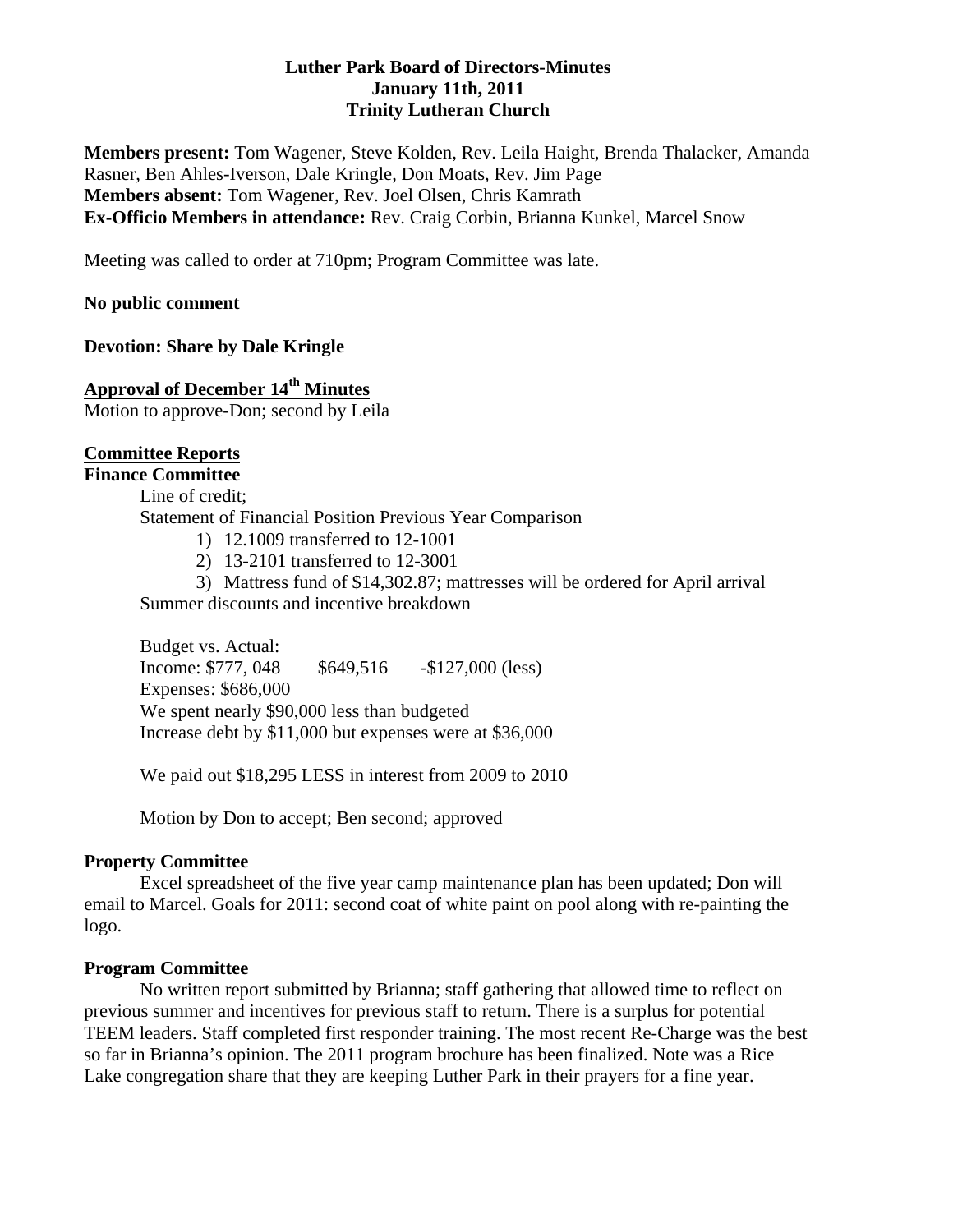# **Executive Committee**

Update from the executive committee that will be discussed later

#### **Unfinished business**

Board nominations for 2011/Cluster openings: Don shared that there are some blank spots though efforts are still moving in recruitment.

#### **Approve Camp Coordinator position:**

 Steve shared that the Executive Committee has been discussing this since September. The committee met to review a written description of responsibilities that was developed by Marcel. This framework described various tasks that will need to be addressed. A job description needs to be finalized.

 Do we want a small group to oversee this or should it be delegated to the Executive Committee? Brenda, Steve will touch base with Chris, and one member of the Executive Committee. A meeting will be established after Chris is contacted; Steve will contact these small group members via email.

Motion by Tom, second by Amanda to finalize this position with the budget as presented.

#### **Annual Meeting**

 Extended meeting notice (constitution/bylaws): The revised by-laws need to be placed on the website. There is nothing in the bylaws regarding special meetings. There will need to be an amendment to the by-laws at the annual meeting.

November  $13<sup>th</sup>$  meeting the by-laws were to be inserted into the Constitution. Language for the amendment is needed.

 Constitution as revised in October Proposed by-laws on the website Proposed language regarding calling the special meeting

#### **Budget revisions from December meeting**

 Marcel and Brenda gave a brief summary on the Luther Park/Luther Point financials. The corrected numbers were handed out to the board.

#### **Reports due**

Program report to be written by Amanda; Steve shared a framework for his report

#### **Next steps for Strategic Planning**

No updates from Brianna; will be shared at annual meeting

#### **Preparation to host Luther Point Board on February 19th**

Luther Park will host the lunch; meeting will begin at 10:00am

After the annual meeting, a meeting with be scheduled among Craig, Gerd

(Luther Point Board President), Steve, and new board president for Luther Park board.

 We need to remember to have minutes of the Luther Park board that immediately follows the annual meeting.

### **New Business**

 **Recommendation of the Board to Executive Director to remove 'interim' title from Program Coordinator and offer a continuing position (Exec. Committee)**